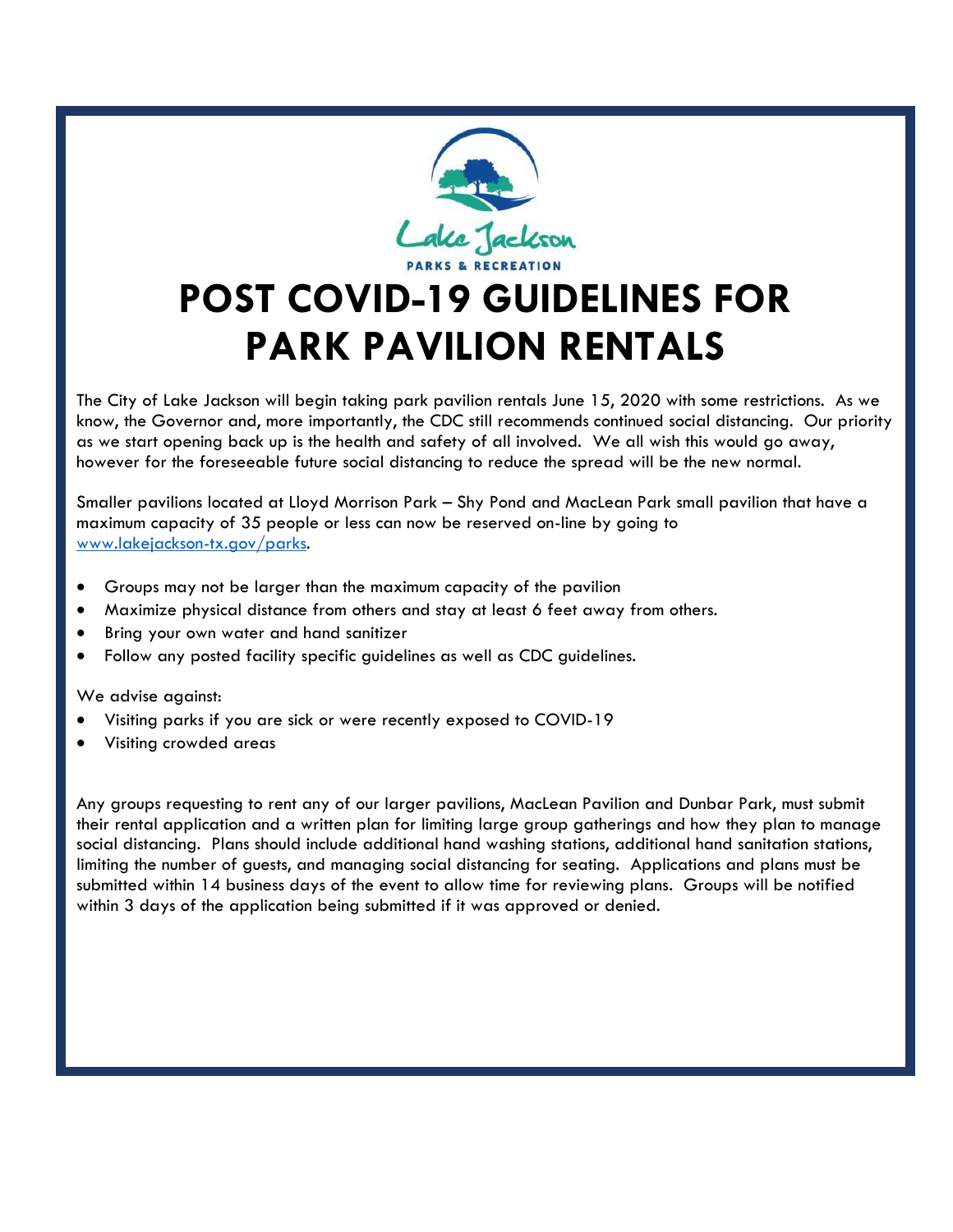## **Rental Policies:**

- 1. Before a date can be reserved, all applicable fees must be paid in full, and a facility rental agreement must be completed.
- 2. **DEPOSITS:** Events with amplified music (live music, DJ, etc.) alcohol, or 100 or more people in attendance, require an additional security deposit of \$200.
- 3. **SECURITY:** For events that have more than 150 people in attendance, the renter will be required to pay the additional security deposit of \$200.
- 4. All events are subject to inspection by the Lake Jackson Police Department and Parks and Recreation staff.
- 5. The renter is responsible for all actions of their guests and will be held responsible for any complaints, damage or rule or law violation that may occur. Failure to abide by the rules will result in forfeiture of your deposit and termination of your event. In addition, if the Lake Jackson Police Department is required to respond to your event due to a complaint, damage or rule or law violation, ALL deposits will be forfeited.
- 6. **MOONWALKS:** The use of inflatable "moon walks", generators, and similar equipment is permitted but a rental receipt, certificate of liability with a minimum of \$1,000,000 in coverage and listing the City of Lake Jackson, 91 Lake Road, Lake Jackson, TX 77566 as a certificate holder, and a State Inspection certification must be provided to the Recreation – Lake Jackson prior to scheduling a function. Failure to do so will result in loss of moon walk privileges for the designated event and forfeiture of deposit.
- 7. For Sunday rentals, keys must be picked up at the Recreation Center Lake Jackson before 2:00pm on Saturday (Recreation Center is currently closed on Sundays).
- 8. MacLean Park hours are from 5:00am to midnight, all other parks are open 5:00am to 30 minutes after sunset (Ordinance Sec. 66-1). It is unlawful for any person to be in city parks when they are closed, except when scheduled and authorized by the city.
- 9. All renters must supply their own trash bags and cleaning supplies and grounds must be kept litter, and all trash cans emptied into the provided dumpster.
- 10. The rental grounds must be left litter free, and all trash cans must be emptied into the provided dumpsters.
- 11. The sale of alcoholic beverages and glass containers are prohibited at all City Facilities.
- 12. In accordance with the city ordinance Sec. 86-67 regarding sound amplification: it shall be unlawful for any person, group or entity, while in a public park or on a public street or sidewalk, to amplify noise, music or speech to such a volume that it would disturb the sensibilities of a reasonable person residing in a surrounding neighborhood. Any profanity through a p.a. system will result in the immediate closing of the reserved venue. **SPECIAL NOTE: Dunbar Park Renters must turn off ALL amplified music at 9:00pm.**
- 13. Renters and guest must park in designated parking areas only. No parking on grassy areas, sidewalks, driveways, or pavilions.
- 14. Swimming, bathing or wading is prohibited in ponds, lakes, or reservoirs and skates, skateboards, scooter device, bicycles, tricycles or any other human powered devices are prohibited under any park pavilions.
- 15. All pets must be on a leash.

## **Cancellation/Refund Policies:**

- 16. Cancellations made at least 14 days prior to rental date are eligible for a full rental refund, **less cancellation/change fee**. Cancellations made within 7-13 days prior to rental date are eligible for a 50% rental refund. Cancellations made less than seven (7) days prior to rental date are not eligible for a refund.
- 17. Any cancellation, and/or change in date and/or time, and/or change in location of facility rental will result in an additional \$12 cancellation/change fee.
- 18. In the event of inclement weather, as determined by Parks & Recreation staff, a full rental refund will be issued if the renter cancels the event *IN WRITING 48 HOURS PRIOR* to the event. *LESS THAN A 48 HOUR NOTICE AND UP TO 2 HOURS PRIOR* to the event, the renter may contact the Recreation Center during *normal facility hours* and *reschedule* their rental to any available time slot for the same facility at no additional charge. *FAILURE TO CANCEL OR RESCHEDULE UP TO 2 HOURS PRIOR TO THE RENTAL WILL RESULT IN FORFEITURE OF THE RENTAL FEE*.
- 19. Refunds and/or Deposits will be refunded within 3-4 weeks after your event.